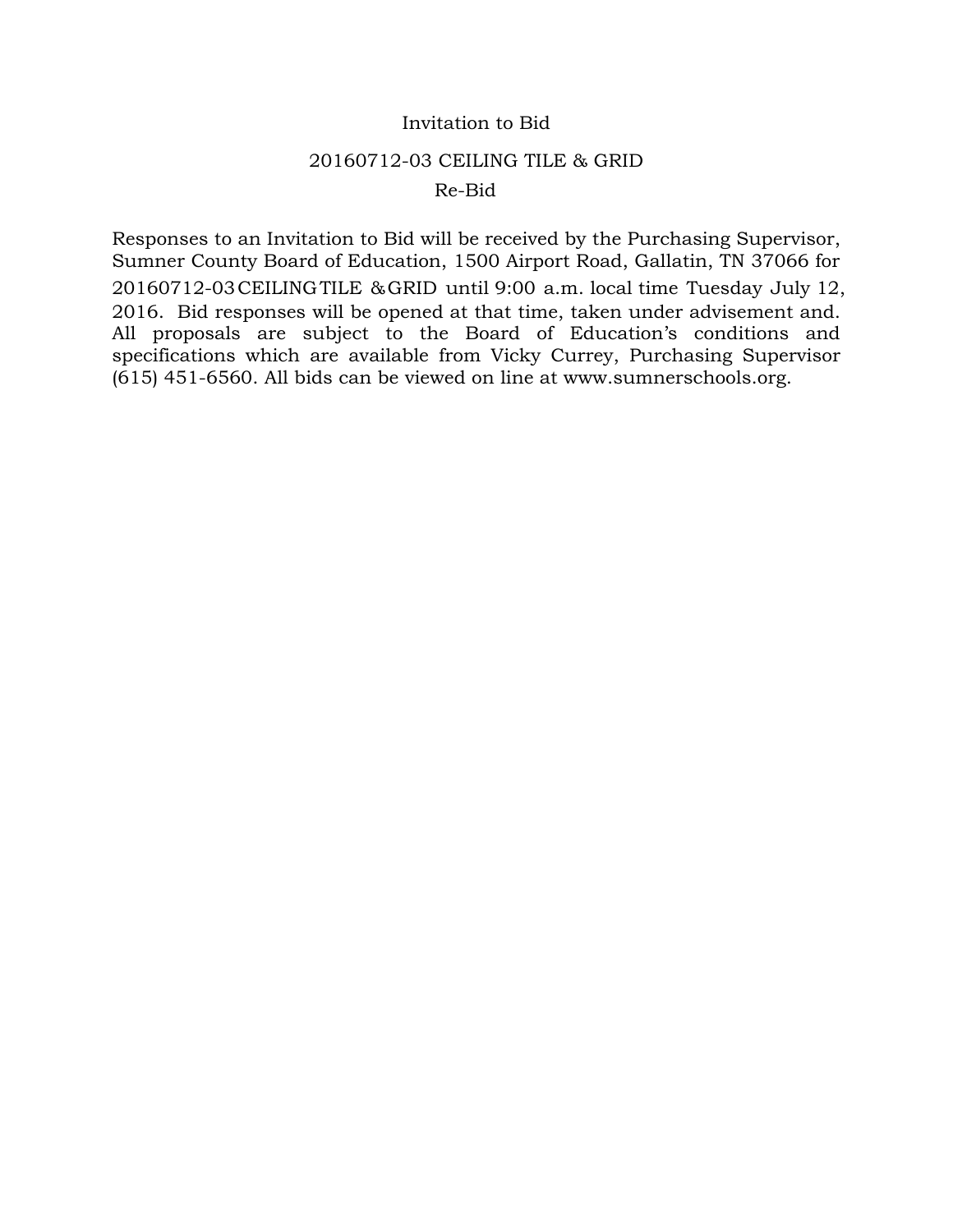#### **NOTICE TO RESPONDENTS**

Responses to an Invitation to Bid will be received by the Purchasing Supervisor in the SUPPORT SERVICE FACILITY CONFERENCE ROOM, Sumner County Board of Education, 1500 Airport Road Gallatin, TN 37066. They will be received until 9**:00 A.M. Local Time JULY 12, 2016** for **20160712-03 CEILING TILE & GRID**, at which time the responses will be opened, taken under advisement and evaluated. *BIDS WILL BE POSTED ON www.sumnerschools.org*  -------------------------------------------------------------------------------------------------------------------------------

#### **GENERAL REQUIREMENTS AND CONDITIONS**

- 1. The Sumner County Board of Education reserves the right to accept or reject any and/or all responses in whole or in part, and to waive informalities therein.
- 2. Any responses received after the scheduled closing time for the receipt for responses will not be considered.
- 3. If a mistake is discovered after the responses are received, only the Sumner County Board of Education may allow the respondent to withdraw the entire response.
- 4. Partial payments will not be approved unless justification for such payment can be shown. Terms will be net 30 days.
- 5. Payment will not be made until the said **20160712-03 CEILING TILE & GRID** are inspected and approved as meeting all specifications by persons appointed by the Sumner County Board of Education.
- 6. Responses submitted must be in a sealed envelope and marked on the outside as follows: **RESPONSE: 20160712-03 CEILING TILE & GRID DEADLINE: 9:00A.M. JULY 12, 2016**
- 7. Facsimile responses will not be considered.
- 8. If a successful bidder violates any terms of their bid, the contract, school board policy or any law they may be disqualified from bidding for a period of two years for minor violations or longer for major violations. Bids from disqualified bidders will not be accepted during the period of disqualification.
- 9. Prices quoted on the response (if any) are to be considered firm and binding until the said **2016072-03 CEILING TILE & GRID** are in the possession of the Sumner County Board of Education.
- 10. No purchase or contract is authorized or valid until the issuance of a Board Purchase Order in accordance with Board Policy. No Board Employee is authorized to purchase equipment, supplies or services prior to the issuance of such a Purchase Order.
- 11. Any deviation from these stated terms, specifications and conditions must be coordinated with and approved in writing by the Purchasing Supervisor, Vicky Currey (615) 451-6560.
- 12. All bids that exceed \$25,000 must have the Company Name, License Number, Expiration Date thereof and License Classification of Contractor listed on outside of sealed envelope. As required by State of Tennessee Code Annotated 62-6-119.
- 13. The awarded bidder will be required to post a performance and payment bond in the amount of 25% of the contract price if it exceeds \$100,000 as stated by State of Tennessee Code Annotated 12-4-201.
- 14. If the project cost in excess of \$25,000 a performance bond must be secured by the requesting party in an amount equal to the market improvement value.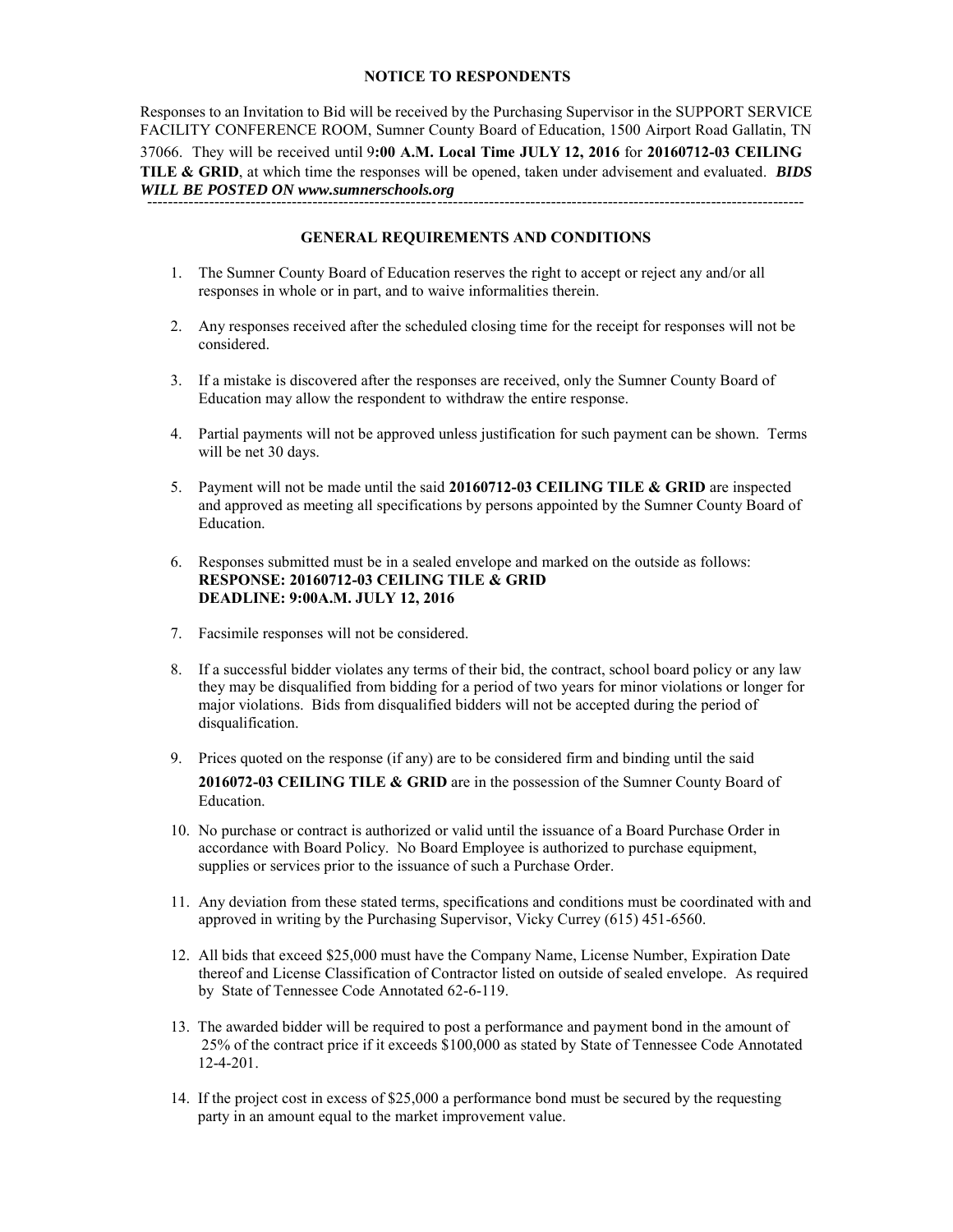## **20160712-03 CEILING TILE & GRID**

The Sumner County Board of Education, herein known as "School System", is soliciting bids for ceiling tile. All vendors are required to include the cost of shipping to the School System Maintenance Department, 1500 Airport Rd., Gallatin, TN 37066 in the price of the material. Prices are to be firm and valid from July, 2016 – June 30, 2017. Refer to the following specifications:

# **CEILING TILE**

|                                                                           | Sq. Ft. / carton | Price / carton |
|---------------------------------------------------------------------------|------------------|----------------|
| USG #2110 Radar - Square Edge<br>$2' \times 2' \times 5/8''$              |                  | $\zeta$        |
| USG #2115 Radar - Square Edge - Fire Rated<br>$2' \times 2' \times 5/8''$ |                  | $\zeta$        |
| USG #2310 Radar - Square Edge<br>$2' \times 4' \times 5/8''$              |                  | $\zeta$        |
| USG #2315 Radar - Square Edge - Fire Rated<br>$2' \times 4' \times 5/8''$ |                  | $\sharp$       |
| USG #7000G - Nubby Premier - Square Edge<br>$2' \times 2' \times 3/4''$   |                  | $\sharp$       |
| <b>CEILING GRID</b>                                                       | Pieces / carton  | Price / carton |
| USG Donn DXL24-050N - 12' Main Tee                                        |                  | $\sharp$       |
| USG Donn DXL216-050N - 2' Cross Tee                                       |                  | $\zeta$        |
| USG Donn DX422-050N - 4' Cross Tee                                        |                  |                |
| USG M7-050 - Wall Mold                                                    |                  | $\sharp$       |
| 12 gauge - Hanger Wire                                                    |                  | \$             |